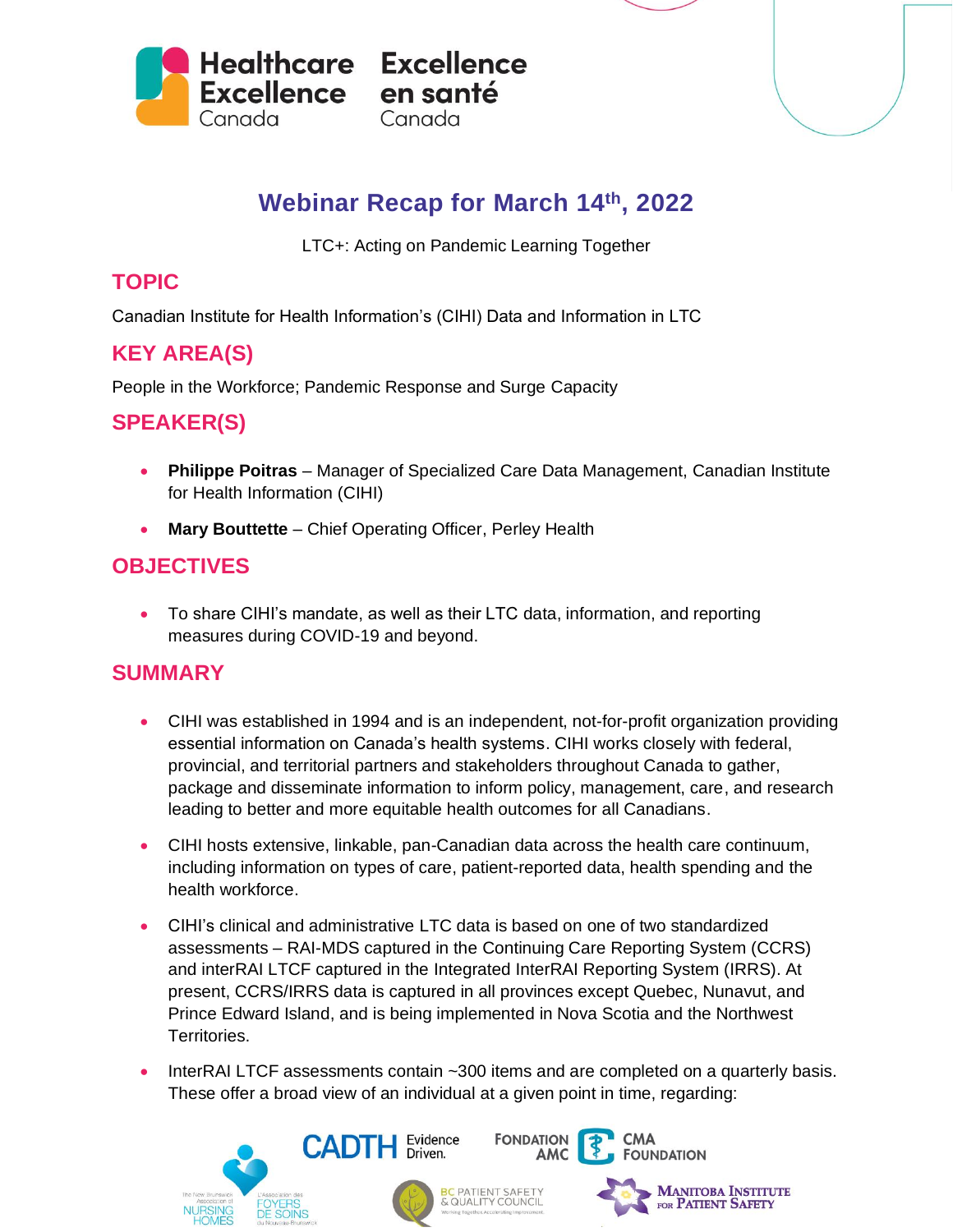- $\circ$  Physical function: activities of daily living, balance, vision, and communication
- o Cognition and mental health: cognitive function, mood, and behaviour
- o Quality of life: activities, relationships, and participation
- $\circ$  Clinical management: health conditions, infections, nutrition, skin, falls, and pain
- $\circ$  Services and access: medications, procedures, therapies, resources, and wait times
- CCRS/IRRS data can be used at the individual level, LTC-facility level or for more aggregated comparison across jurisdictions. For example, the data is used to inform clinical assessment protocols to help identify resident care focus and planning; outcome scales inform the level of severity of an issue related to care planning; risk-adjusted quality indicators, can be used to compare facilities across jurisdictions and nonadjusted quality indicators can be used to track progress within a facility over time; and case mix systems / resource utilization groups are used to understand resource intensity of a group of residents.
- CIHI collects key health human resource data on an annual basis from national, provincial, and territorial bodies, in relation to supply, distribution, migration, education and employment. This said, the pandemic has magnified gaps in health human resources data in LTC as related to the timeliness of the data collected, geographic distribution at the facility-level, capacity needs for planning (i.e., hours worked, sick leave, overtime), key professions (i.e., personal support workers), and understanding models of care or scopes of practice
- CIHI has publicly accessible open data for LTC across jurisdictions (i.e., quick stats, analytical publications, interactive analytical tools). One such tool, Your Health System, visualizes nine home-level LTC quality indicators, including: falls in the last 30 days; restraint use; experiencing pain; experiencing worsened pain; improved physical function; worsened physical function; worsened depressive mood; potentially inappropriate use of antipsychotics; and worsened pressure ulcer.
- Perley Health, a large LTC facility in Ottawa, has leveraged CIHI's data since 2014 to inform their quality improvement initiatives. CIHI's data is used to inform their priority areas for quality improvement initiatives, as well as to continuously monitor and evaluate whether changes to practice have led to better resident outcomes.
- COVID-19 resources include data collection and coding direction, data and information, impact of COVID-19 on Canada's health care systems, external data resources. They also have a new interactive COVID-19 intervention timeline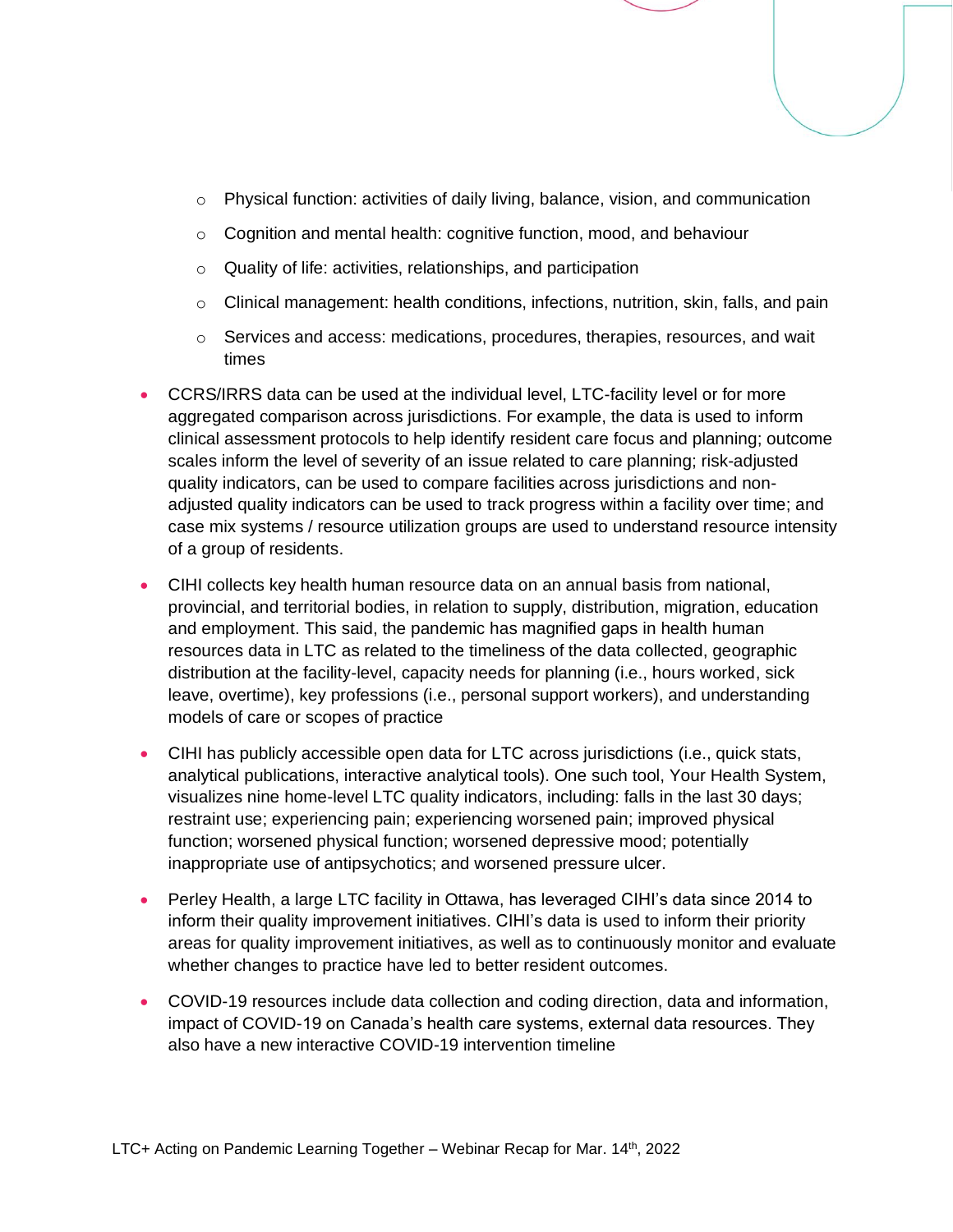- Through COVID-19, data has shown that LTC residents were disproportionately impacted by deaths; during the first three waves, LTC residents only represented 3% of COVID-19 cases, yet 43% of deaths. CCRS data has further shown excess mortality among LTC residents for all causes of death through the first and second waves of COVID-19, and fewer than expected deaths subsequently, likely attributable to vaccination, COVID-19 deaths of the most frail and vulnerable residents early in the pandemic, public health measures that prevented deaths related to seasonal respiratory viruses such as influenza, and the admission of fewer people to LTC homes.
- Risk factors for greater severity of LTC COVID-19 outbreaks included reduced presence of a medical director (< one day per week), shortage of PSWs, and usage of agency PSW staff.
- Moving forward, CIHI's priorities for LTC data and information include:
	- o Increasing coverage by supporting jurisdictions to implement interRAI LTCF data collection and submission to IRRS. Where interRAI data collection is not available, collect aggregate data through other sources to provide a pan-Canadian picture for key metrics (e.g. number of facilities or beds)
	- $\circ$  Improving timeliness by supporting transition to IRRS which offers near real-time data submission
	- $\circ$  Closing the gap in health human resources data by expanding coverage (e.g. pilot personal support worker data capture), capturing location, payroll and scope of practice information, and integrating health workforce data with clinical data to analyze the impact of models of care on resident outcomes

#### **RESOURCES SHARED**

- [Reimagining Care for Older Adults Report](https://www.cfhi-fcass.ca/innovations-tools-resources/item-detail/2020/07/20/re-imagining-care-for-older-adults-next-steps-in-covid-19-response-in-long-term-care-and-retirement-homes)
- [CIHI Health Workforce Database](https://www.cihi.ca/en/health-workforce-database-metadata)
- [CIHI Long Term Care Data](https://www.cihi.ca/en/continuing-care-metadata)
- [CIHI Your Health System](https://yourhealthsystem.cihi.ca/)
- [Factors Associated with COVID-19 Outbreaks, Transmission,](https://www.ltccommission-commissionsld.ca/presentations/pdf/Canadian_Institute_for_Health_Information_Final_Report_March_31_2021.pdf) and Poor Outcomes in [Ontario's LTC Homes](https://www.ltccommission-commissionsld.ca/presentations/pdf/Canadian_Institute_for_Health_Information_Final_Report_March_31_2021.pdf)

#### **WEBINAR RECORDING**

• [Watch the full webinar here!](https://www.youtube.com/watch?v=_Rwlypn8jxY&list=PLXppU70IRw-H7wy6c3QEQ1MHNyTqt8Wd_&index=22)